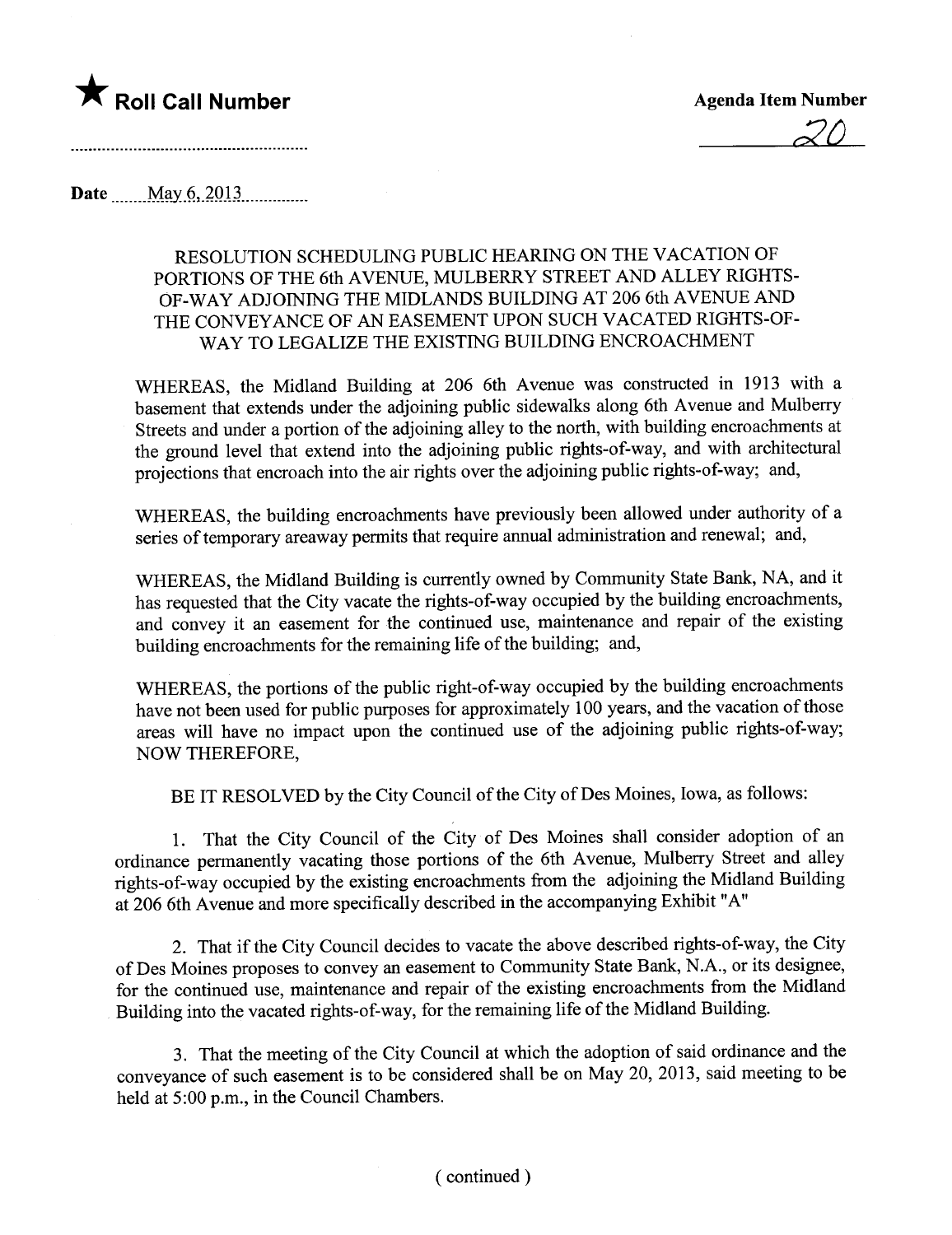# \* Roll Call Number Agenda Item Number

<u>20</u>

Date \_\_\_\_\_ May 6, 2013

4. That the City Clerk is hereby authorized and directed to publish notice of said proposal in the form hereto attached all in accordance with §362.3 of the Iowa Code.

-2-

MOVED by \_\_\_\_\_\_\_\_\_\_\_\_\_\_\_\_\_\_\_\_\_\_\_\_\_\_\_\_ to adopt.

FORM APPROVED:

Roger K. Brown

Assistant City Attorney G:\USERS\Rrown\Rog Docs\Vacate\Bldg Encroach\Midland Bldg\RC Set Hrg.doc

| <b>COUNCIL ACTION</b> | <b>YEAS</b> | <b>NAYS</b> | <b>PASS</b> | <b>ABSENT</b>   | <b>CERTIFICATE</b>                                                                                                                                                                                                                                                                                                         |
|-----------------------|-------------|-------------|-------------|-----------------|----------------------------------------------------------------------------------------------------------------------------------------------------------------------------------------------------------------------------------------------------------------------------------------------------------------------------|
| <b>COWNIE</b>         |             |             |             |                 | I, DIANE RAUH, City Clerk of said City hereby<br>certify that at a meeting of the City Council of<br>said City of Des Moines, held on the above date,<br>among other proceedings the above was adopted.<br>IN WITNESS WHEREOF, I have hereunto set my<br>hand and affixed my seal the day and year first<br>above written. |
| <b>COLEMAN</b>        |             |             |             |                 |                                                                                                                                                                                                                                                                                                                            |
| <b>GRIESS</b>         |             |             |             |                 |                                                                                                                                                                                                                                                                                                                            |
| <b>HENSLEY</b>        |             |             |             |                 |                                                                                                                                                                                                                                                                                                                            |
| <b>MAHAFFEY</b>       |             |             |             |                 |                                                                                                                                                                                                                                                                                                                            |
| <b>MEYER</b>          |             |             |             |                 |                                                                                                                                                                                                                                                                                                                            |
| <b>MOORE</b>          |             |             |             |                 |                                                                                                                                                                                                                                                                                                                            |
| <b>TOTAL</b>          |             |             |             |                 |                                                                                                                                                                                                                                                                                                                            |
| <b>MOTION CARRIED</b> |             |             |             | <b>APPROVED</b> |                                                                                                                                                                                                                                                                                                                            |
|                       |             |             |             |                 |                                                                                                                                                                                                                                                                                                                            |
|                       |             |             |             | Mayor           | City Clerk                                                                                                                                                                                                                                                                                                                 |

 $\vert$ 

Attachments:

Exhibit "A" - Description of Easement Areas Exhbit "B" - Notice of Hearing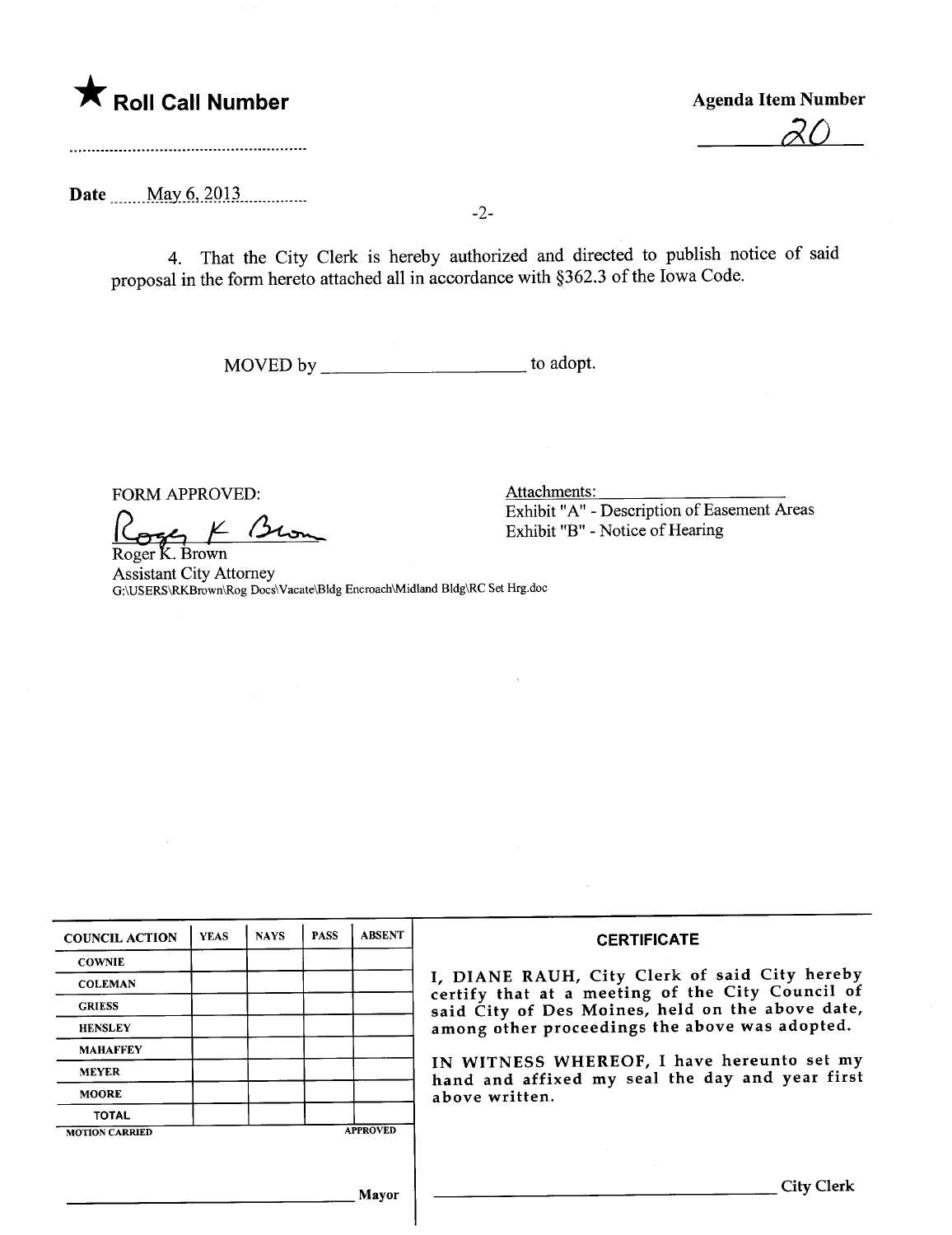# Exhibit "A"

Description of the easement areas proposed to be vacated and upon which an Easement for Building Encroachment of proposed to be conveyed to legalize the existing building encroachments from the Midland Building at 206 6th Avenue.

# ENCROACHMENTS AT GROUND GRADE

#### E2 BUILDING LINE:

A STRIP OF MULBERRY STREET RIGHT OF WAY LYING SOUTH OF AND ADJOINING THE SOUTH LINE OF LOT 5 BEGINNING 70.10 FEET EAST OF THE SOUTHWEST CORNER OF LOT 5 LYING 0.35 FEET SOUTH AND 3.16 FEET EAST, ALL IN AND ADJOINING BLOCK ELEVEN IN THE ORIGINAL TOWN OF FORT DES MOINES, AN OFFICIAL PLAT, NOW INCLUDED IN AND FORMING A PART OF THE CITY OF DES MOINES, POLK COUNTY, IOWA, CONTAINING APPROXIMATELY 1.2 SQUARE FEET.

#### E3 BUILDING LINE:

A STRIP OF MULBERRY STREET RIGHT OF WAY LYING SOUTH OF AND ADJOINING THE SOUTH LINE OF LOT 5 BEGINNING AT THE SOUTHEAST CORNER OF LOT 5 LYING 0.25 FEET SOUTH AND 3.40 FEET WEST, ALL IN AND ADJOINING BLOCK ELEVEN IN THE ORIGINAL TOWN OF FORT DES MOINES, AN OFFICIAL PLAT, NOW INCLUDED IN AND FORMING A PART OF THE CITY OF DES MOINES, POLK COUNTY, IOWA, CONTAINING APPROXIMATELY 0.9 SQUARE FEET.

#### E4 BUILDING LINE:

A STRIP OF PUBLIC ALLEY LYING NORTH OF AND ADJOINING THE NORTH LINE OF LOT 6 BEGINING AT THE NORTHEAST CORNER OF LOT 6 LYING 3.50 FEET WEST AND 3.43 FEET NORTH, ALL IN AND ADJOINING BLOCK ELEVEN IN THE ORIGINAL TOWN OF FORT DES MOINES, AN OFFICIAL PLAT, NOW INCLUDED IN AND FORMING APART OF THE CITY OF DES MOINES, POLK COUNTY, IOWA, CONTAINING APPROXIMATELY 12.0 SQUARE FEET.

## UNDERGROUND ENCROACHMENTS

## UEI BASEMENT EXTENSION:

THE SUBSURFACE AREA EXTENDING BELOW GRADE BENEATH A 12.10 FEET WIDE STRIP OF 6TH AVENUE RIGHT OF WAY LYING EAST OF AND ADJOINING THE EAST LINE OF LOT 5, AND BENEATH A 12.10 FEET WIDE STRIP OF 6TH AVENUE RIGHT OF WAY LYING EAST OF AND ADJOINING THE EAST LINE OF LOT 6 EXCEPT THE NORTHERLY 33.00 FEET THEREOF, ALL IN AND ADJOINING BLOCK ELEVEN IN THE ORIGINAL TOWN OF FORT DES

 $20 -$